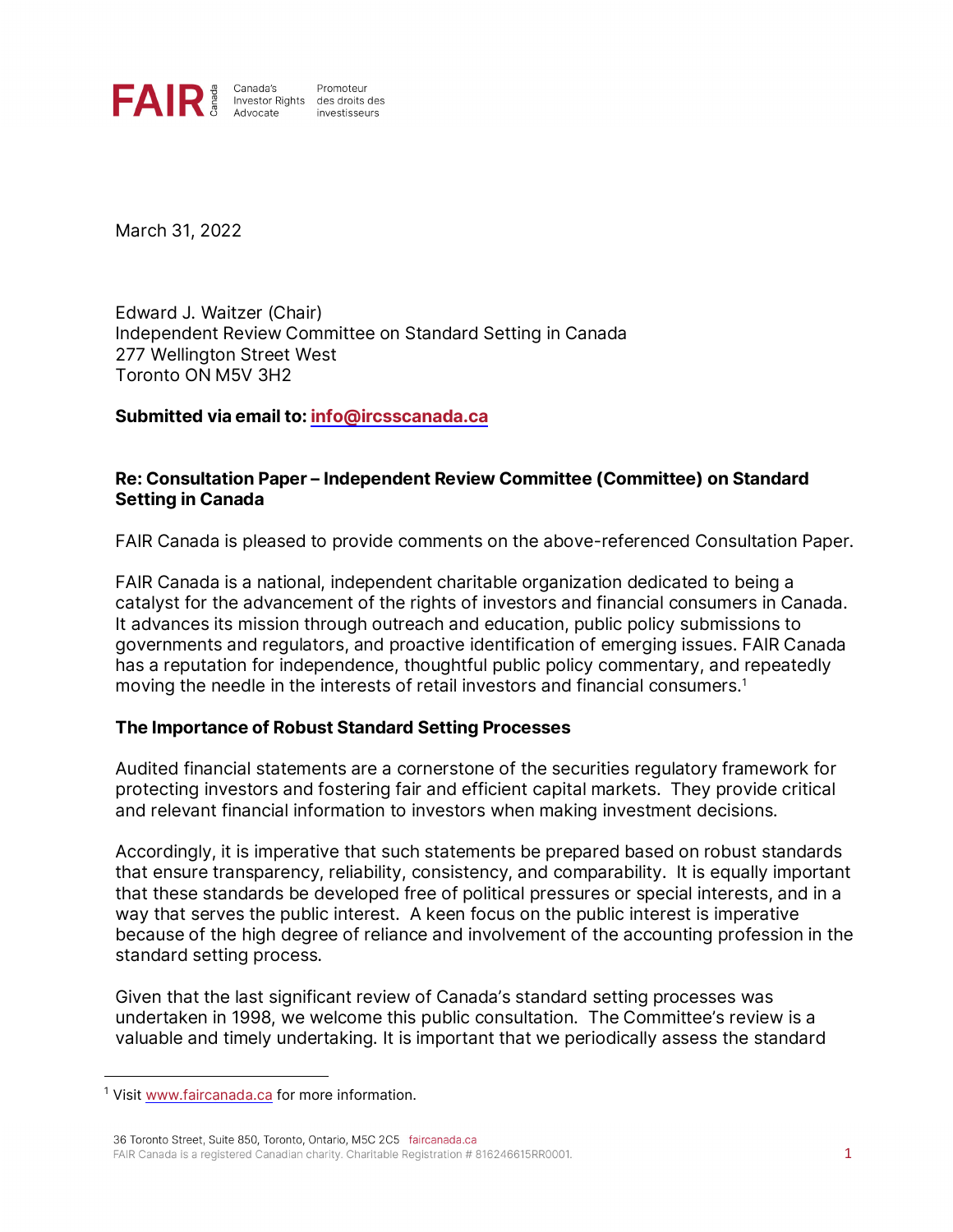setting process to ensure it continues to support investors and other stakeholders and, ultimately, fosters continued public confidence in the reliability of audited financial statements.

Given the ever-increasing demands by investors for information about a company's performance on environmental, social and governance (ESG) matters, we also support the Committee's decision to consider sustainability standards within Canada.

### **Adopting a Public Interest Framework**

FAIR Canada supports the adoption of a common public interest framework by Canada's standard setting boards and oversight councils. Such a framework would supplement the mandates of these boards and oversight councils, all of which include high-level commitments to serve the public interest.

Determining what is in the public interest can be considerably complex and involve a delicate balancing between competing concerns. A common public interest framework would help guide the analysis in such cases and promote consistency in how the boards and oversight councils approach this fundamental goal.

We note that the Auditing and Assurance Standards Oversight Council (AASOC) published a [detailed statement](https://www.frascanada.ca/en/aasoc/about/public-interest) on how it ensures its activities serve the public interest. In our view, this document should serve as a starting point for the development of a common public interest framework. This framework can then be tailored as needed for each individual board and oversight council.

The key elements of the common framework should also draw on the [work done](https://www.iosco.org/about/monitoring_group/pdf/2020-07-MG-Paper-Strengthening-The-International-Audit-And-Ethics-Standard-Setting-System.pdf) at the international level by the <u>Monitoring Group</u>.<sup>[2](#page-1-0)</sup> As stated by the Monitoring Group, when balancing the various stakeholder interests, the focus must be "primarily on the interests of users" of financial statements.

The importance of earning the trust of these "users" is echoed in the AASOC public interest document, which recognizes the "prominence" of these stakeholders:

Present and potential investors, financial institutions and other creditors of private entities and public institutions […] have **a prominence as stakeholders** in our considerations. In short, those economic participants who entrust or consider entrusting their money to an entity. (Emphasis added.)

<span id="page-1-0"></span><sup>&</sup>lt;sup>2</sup> The Monitoring Group is focused on advancing the public interest in the areas related to international audit standards setting and audit quality. Its members include the Basel Committee on Banking Supervision (BCBS), European Commission (EC), Financial Stability Board (FSB), International Association of Insurance Supervisors (IAIS), International Forum of Independent Audit Regulators (IFIAR), International Organization of Securities Commissions (IOSCO), and the World Bank (WB).

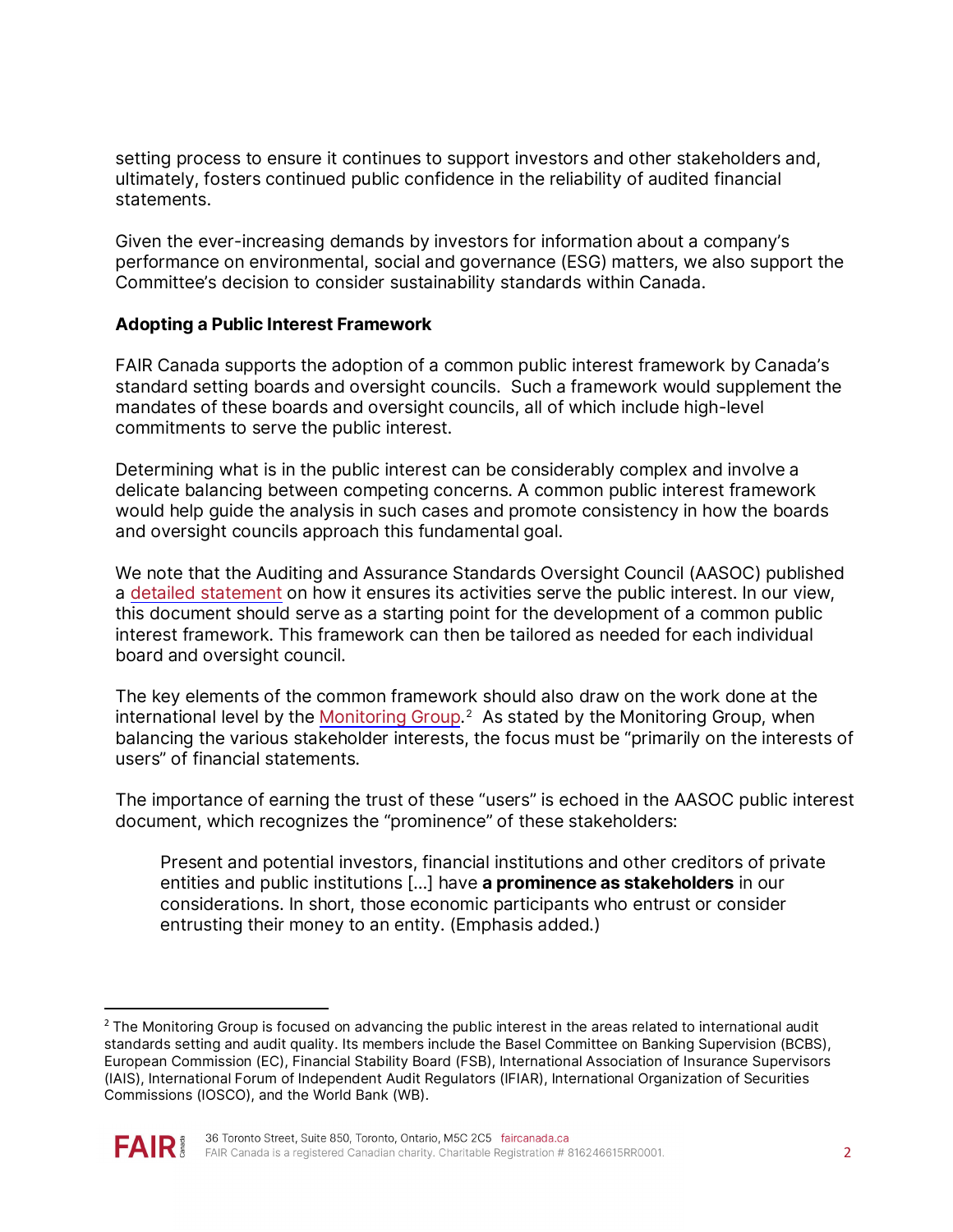# **A Canadian Sustainability Standards Board**

Developing common sustainability reporting standards is important for institutional and retail investors alike, who are increasingly focusing their investment decisions based on ESG factors. Unfortunately, the increased interest is also creating risks that investors may be harmed by misleading information, also known as "greenwashing."[3](#page-2-0) 

The new International Sustainability Standards Board (ISSB) will help address these concerns over time by establishing globally consistent and comparable sustainability reporting standards. The international standards will be developed using a "buildingblocks" approach whereby the ISSB will work with standard setters from key jurisdictions to develop a baseline. This approach will allow jurisdictions to build on any global baseline to create supplemental standards that serve specific domestic needs.

In our view, this global effort should be supplemented by establishing a Canadian sustainability standards board (SSB). This will enable the development of standards that are specific to Canada and that address areas not covered by the global standards. A Canadian SSB would also provide a vehicle to help shape the development of the international standards developed by the ISSB.

In establishing a Canadian SSB, we recommend the Committee consider the factors outlined by the International Organization of Securities Commissions (IOSCO), including:

- Board Expertise: "[T]he importance of securing the right expertise for developing sustainability reporting standards – including at the Trustee and Board levels – acknowledging that this expertise is distinct from traditional financial reporting expertise."
- Extensive Outreach: Ensuring that the process to establish the board is "based on extensive outreach and engagement with key stakeholders. This may need to be extended to include wider users of non-financial information.["4](#page-2-1)

In our view, board expertise should also include knowledge of issues that are of particular concern for retail investor protection, such as the risk of greenwashing.

## **Diversity and Indigenous Rights**

We agree with the Committee's view that the quality of standard setting is enhanced when a wide range of experiences and perspectives are integrated in the process, reflecting Canada's diversity, and respecting Indigenous rights.

<span id="page-2-1"></span><sup>4</sup> [IOSCO response to the IFRS Foundation Consultation on Sustainability Reporting,](https://www.iosco.org/library/comment_letters/pdf/IFRS-17.pdf) page 3.



<span id="page-2-0"></span><sup>&</sup>lt;sup>3</sup> The October 2021 [Responsible Investment Association survey](https://www.riacanada.ca/research/2021-ria-investor-opinion-survey/) of Canadian investors found that 73% of respondents showed interest in responsible investing, up from 60% in 2018. When asked, "How concerned are you about greenwashing in the investment industry?" 78% said they are "very concerned" or "somewhat concerned".